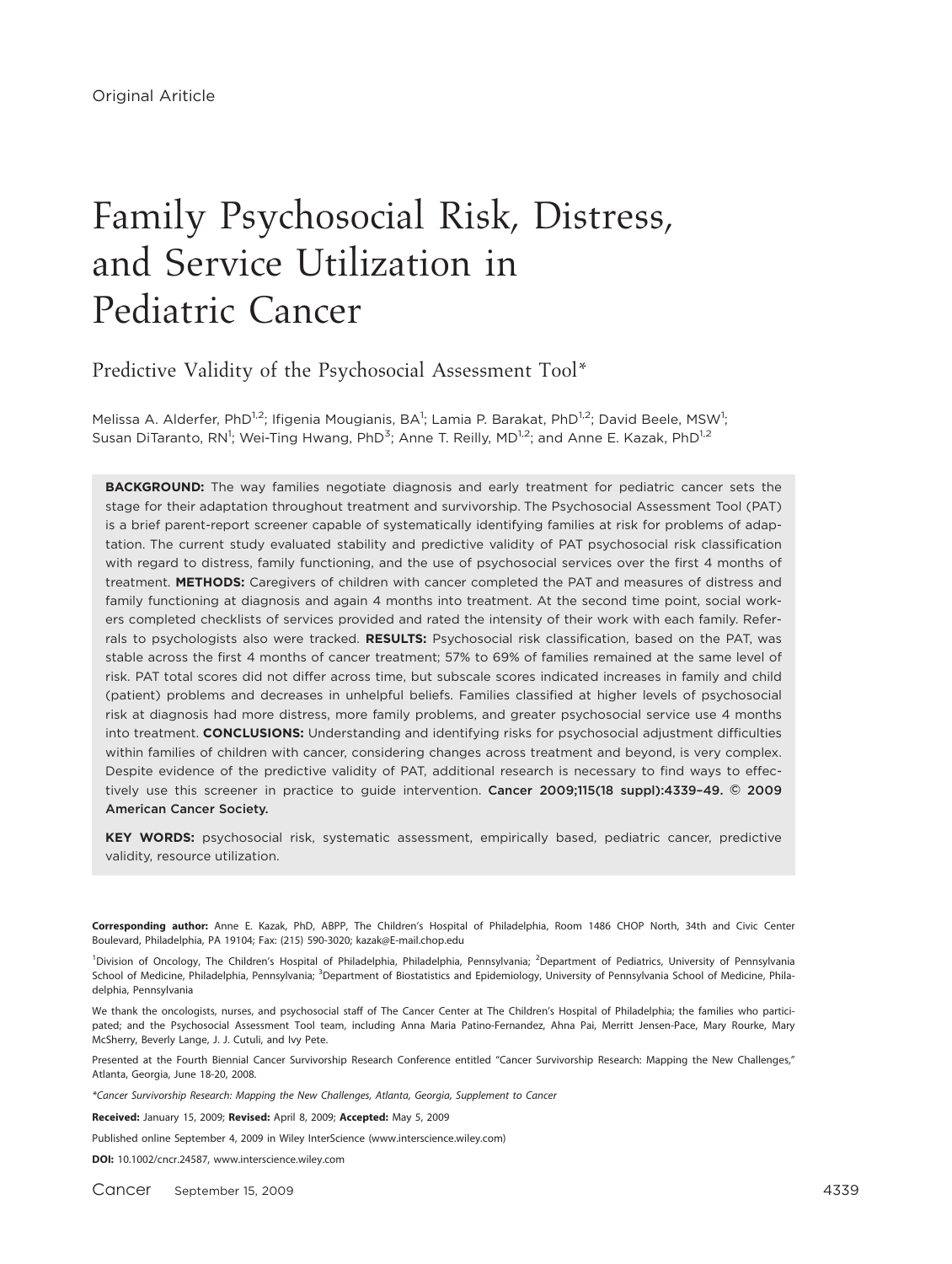Childhood cancers will be diagnosed in an estimated 14,000 families this year.<sup>1</sup> Approximately 75% of these families will have a child who survives; however, at the time of diagnosis, fear that the child may die, knowledge that the child will experience invasive and painful procedures, and uncertainty related to the course of treatment take a severe emotional toll. Furthermore, the demands of cancer treatment (eg, repeated inpatient and outpatient appointments, home management of the child with cancer, and negotiation of the complex medical system) require restructuring of roles and responsibilities at home, at work, and within the community. The ways in which a family negotiates these challenges sets the stage for their adaptation across the entire course of treatment, including survivorship.<sup>2,3</sup> Given the stressful nature of this experience, psychosocial services are recognized as an important component of comprehensive cancer care for families of children with cancer.<sup>4,5</sup>

Unfortunately, there are barriers to providing effective and comprehensive psychosocial care. Common models of psychological dysfunction do not readily apply to families of children with cancer, who often endorse subclinical levels of dysfunction.<sup>6,7</sup> Empirically validated assessment instruments and interventions developed for use with families of children with cancer are rare.<sup>8</sup> Our team has created a conceptual model, devised empirically supported methods of assessment and intervention, and maximized cost effectiveness by carefully targeting the provision of psychosocial services to match the level of need of each family at diagnosis, during treatment, and through survivorship. $8-11$ 

We adopted a public health model and applied its principles in the Pediatric Psychosocial Preventative Health Model  $(PPPHM)^{12}$  (Fig. 1) to meet these goals. At the core of the public health approach<sup>13</sup> is concern for the health of an entire population and the provision of education and basic support to all to bolster resilience, reduce risk, and prevent the onset of disease. Systematic screening is implemented to identify those with health concerns or those with increased risk for health problems; then, these individuals are channeled to the appropriate levels of care. The PPPHM recognizes that families of children with cancer represent a cross-section of the general population. Most of these families are resilient and adapt to the diagnosis and treatment of cancer with education and support (universal psychosocial risk level). How-



FIGURE 1. This is an illustration of the Pediatric Psychosocial Preventative Health Model.

ever, there are other families with specific constellations of individual, family, social, and economic factors that put them at greater risk for developing difficulties in the context of managing childhood cancer (targeted and clinical psychosocial risk levels). These families, at the targeted and clinical psychosocial risk levels, require more intensive psychosocial care that is matched to their specific level of need.

A vital component in the effective implementation of the PPPHM for families of children who are diagnosed with cancer is a reliable and valid tool to systematically assess the level of need for psychosocial services shortly after diagnosis. We developed and subsequently revised the Psychosocial Assessment Tool (PAT),<sup>11,14,15</sup> a brief, parent-report screener that can be completed at diagnosis and beyond. The PAT assesses 7 specific areas of psychosocial risk and classifies each family into 1 of the 3 risk levels of the PPPHM: universal, targeted, or clinical. The ability of the PAT to identify families with different levels of vulnerability shortly after diagnosis has been established.

However, adapting to pediatric cancer is a dynamic process that continues over time. Distress declines over the first year after diagnosis, $^7$  but initial psychosocial status remains critical in predicting long-term well being.<sup>2,3</sup> Based on the PPPHM, families at specific levels of risk at diagnosis may respond differentially to the challenges of cancer diagnosis and treatment and require distinct types and intensity of psychosocial services. Therefore, to gain a better understanding of the psychosocial risk in families of children with cancer and to further evaluate and establish the predictive validity of the PAT and PPPHM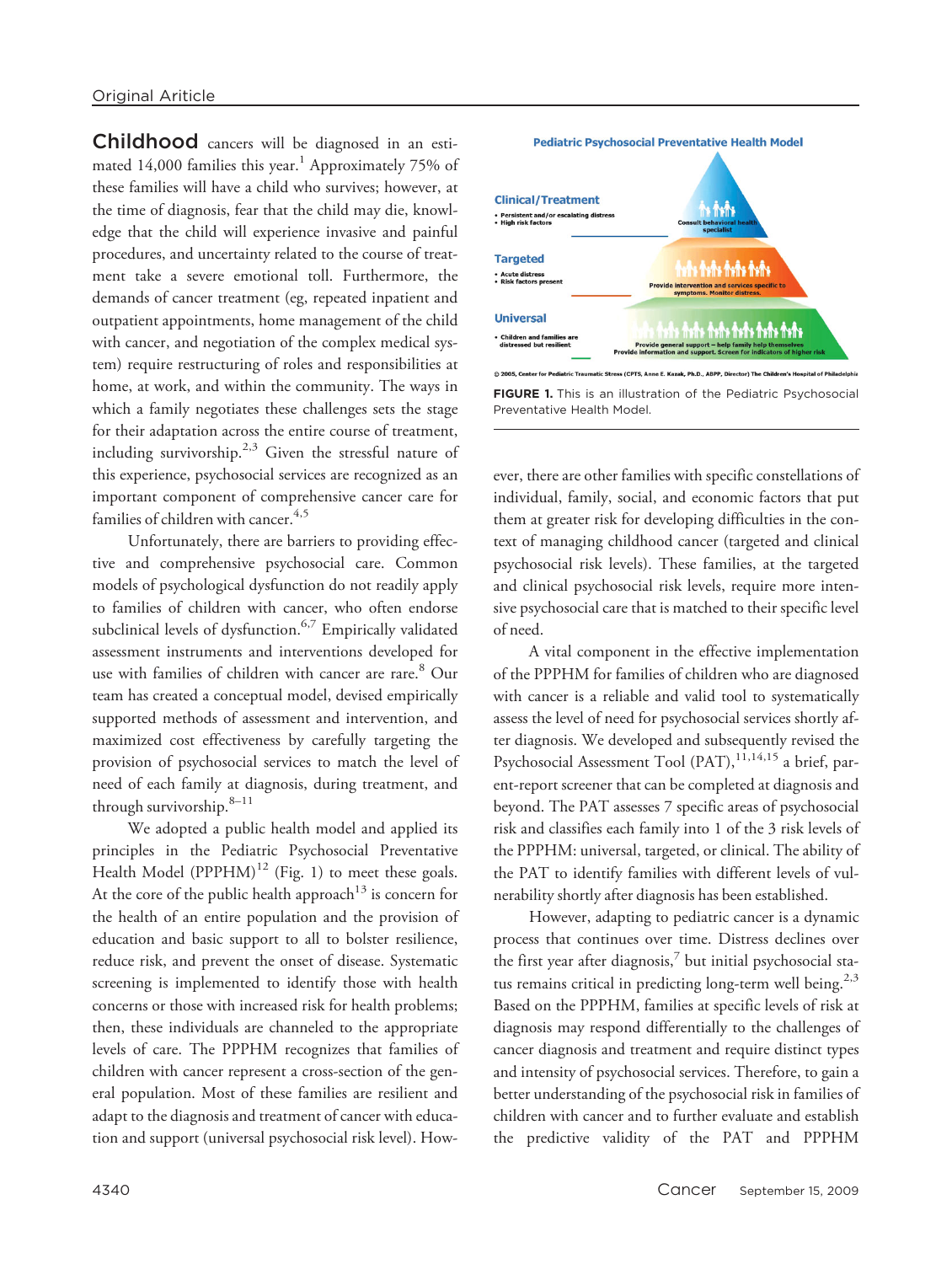classification, we report on a prospective study that assessed families with the PAT and measures of distress and adjustment at diagnosis (T1) and approximately 4 months later (T2).

Our first objective was to examine changes in PPPHM classification of psychosocial risk level and variation in PAT total and subscale scores from T1 to T2. Our second objective was to evaluate the predictive validity of PPPHM classification of risk level, based on PAT scores at T1, by comparing families at each level of psychosocial risk on measures of distress, family functioning, and use of psychosocial service resources at T2. We expected that families with higher risk level classification at diagnosis would report greater distress, poorer family functioning, and more use of psychosocial service resources.

## MATERIALS AND METHODS

#### Procedure

Families were enrolled in this study over the course of 15 months (from middle January 2005 to middle April 2006) following the procedures approved by the Committees for the Protection of Human Subjects at our institution. Inclusion criteria were 1) a confirmed diagnosis of a pediatric malignancy in a child aged <18 years without prior chronic or life-threatening illness and 2) fluency in English or Spanish. Caregivers (ie, both mothers and fathers, when available) were approached regarding participation shortly after the diagnostic family meeting, at which time the cancer diagnosis was first discussed and treatment options presented. One or 2 caregivers per family could participate. Subsequent to providing written informed consent, participants completed the PAT and a battery of self-report measures that assessed personal distress, parenting stress, family functioning, and child adjustment. For the T1 assessment, forms typically were completed within 2 weeks of diagnosis (mean  $\pm$  standard deviation [SD],  $7.2 \pm 7.2$  days; median, 4.5 days; range, 0-49 days). The T2 assessment, which involved a similar battery of measures, occurred approximately 4 months later (mean  $\pm$  SD, 125  $\pm$  20.2 days; median, 117 days; range, 94-189 days). To assess psychosocial services resource use, the social worker assigned to each participating family completed an inventory of the services they provided to the family since the time of diagnosis, and we tracked whether or not families received services from psychologists in our Division of Oncology. Finally, to account for the contribution of intensity of cancer treatment to family risk, we objectively assessed treatment intensity for each patient.

#### **Measures**

#### Psychosocial Assessment Tool 2.0

The PAT is a brief screening tool that was designed to measure psychosocial risk in families that have a child newly diagnosed with cancer. The PAT  $2.0^{11}$  is comprised of 7 subscales: Family Structure and Resources, Family Social Support, Family Problems, Parent Stress Reactions, Family Beliefs, Child Problems, and Sibling Problems. Based on the available literature and expert consensus, each item response is classified dichotomously as indicative of risk or no risk, and 7 subscale scores and a total score are calculated. Subscale scores are created by calculating the proportion of items on the scale endorsed as "high-risk." The total score, which ranges from  $0$  to  $7$ , is created by summing the subscale scores. Universal, the lowest risk category, which indicates few stressors, is categorized by a total score <1. Targeted, a higher risk category, which indicates some stressors, is categorized by a total score  $\geq$ 1 but <2. A total score  $\geq$ 2 is categorized as clinical, the highest risk category, which indicates many stressors.

The PAT has strong internal consistency (alpha  $=$ .81), good test-retest reliability correlations over a 2-week period (rs, .78-.87), and inter-rater reliability evidenced by significant correlations of PAT total scores for mothers and fathers within the same families. $11$  Content validity has been established through significant correlations between specific subscale scores and standardized measures designed to assess similar constructs (eg, child problems and the Behavioral Assessment Scale for Children-Parent Report, second edition [BASC-2] Behavioral Symptoms Index  $[BSI]$ ).<sup>11</sup> Furthermore, criterion validity has been established; PAT 2.0 total scores are correlated significantly with measures of distress and poorer family functioning measured concomitantly and families that were categorized at the targeted and clinical levels displayed more distress and greater difficulties than families that were categorized at the universal level. Finally, receiver-operator characteristic curve analyses have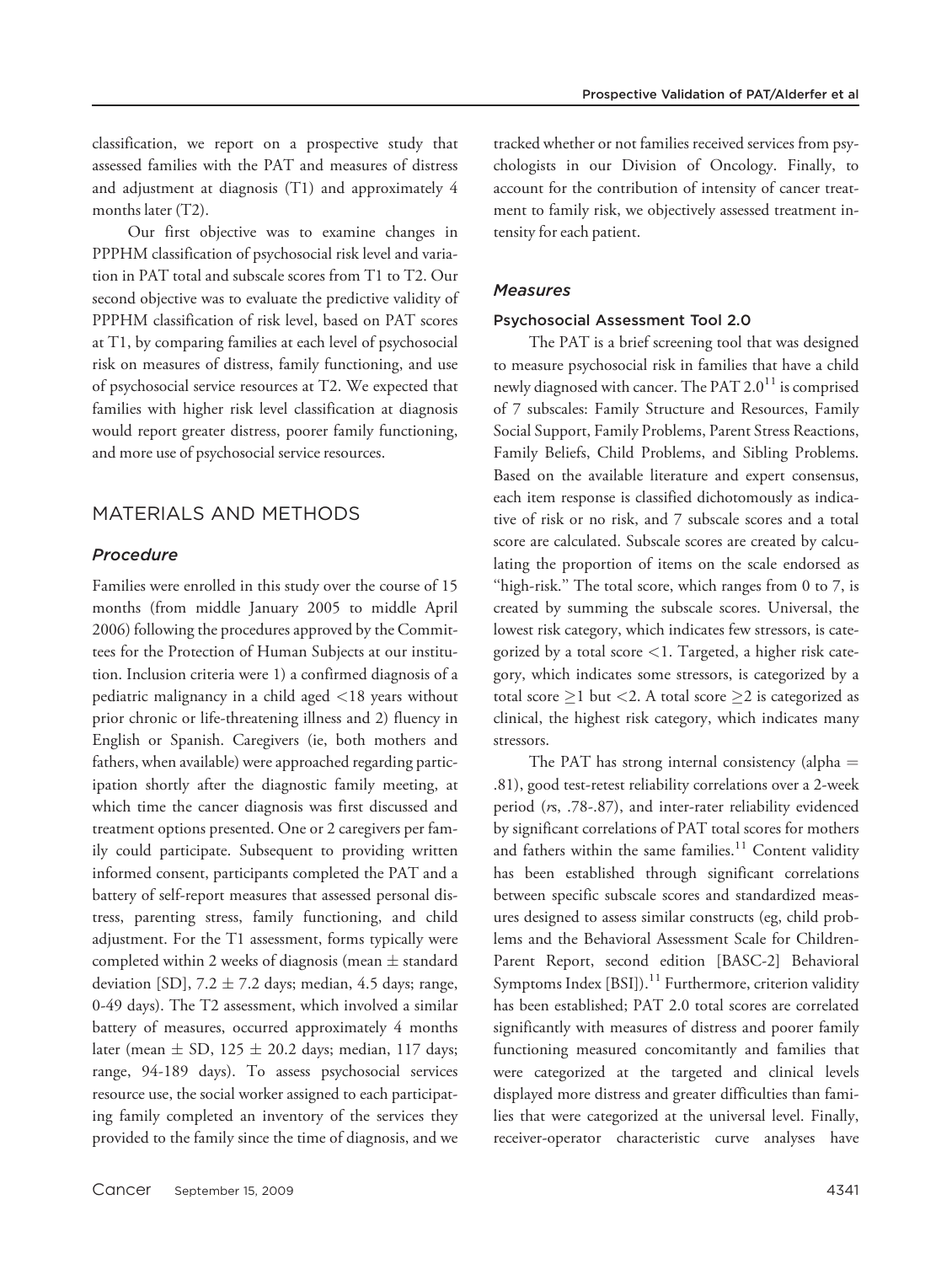demonstrated preliminary evidence for the sensitivity and specificity of the categorization scheme (universal, targeted, and clinical) for the cross-sectional prediction of clinically significant levels of child and parent distress. $11$ 

### Other measures

To validate the PAT at  $T1$ ,<sup>11</sup> assess for biases in the sample because of dropout between T1 and T2, and evaluate the predictive validity of the PAT, parents completed the following battery of measures: Basic demographic information was collected as part of the PAT. Socioeconomic status was assessed using the Hollingshead Four-Factor Scale of Social Status,<sup>16</sup> a calculation based on parent report of education and occupation. Anxiety was assessed with the State-Trait Anxiety Inventory (STAI- $Y$ ,<sup>17</sup> a 40-item self-report questionnaire that assesses symptoms of anxiety currently (state) and generally (trait). The Acute Stress Disorder Scale (ASDS)<sup>18</sup> was used at T1, and the Post-Traumatic Stress Disorder Checklist-Specific Version<sup>19,20</sup> was used at T2 to assess traumatic stress symptoms. The Parenting Stress Index-Short Form  $(PSI-SF)^{21}$  was completed by parents of children aged  $\leq$ 12 years to assess difficulties in the parent-child relationship, and the Family Environment Scale (FES) Conflict and Cohesion Scales<sup>22</sup> and Family Life Scales (FLS) Family Coherence Subscale<sup>23</sup> were used to assess family functioning. Finally, the BASC- $2^{24}$  was used to assess the psychosocial competence of patients between ages 2.5 years and 18 years.

The social worker who was assigned to the family also completed the Social Work Summary Form (SWSF), a summary of all social work services provided to a child/ family between T1 and T2 in the following areas: supportive counseling, medical care issues, resources, safety/ legal issues, community/financial organizations, child welfare, and behavioral health/family referrals. The social worker indicated whether or not they provided each service and then rated the intensity of their work with the family relative to work with other families in each area on a 5 point Likert scale (1, much less; 3, typical; 5, much more). The SWSF total score was calculated by weighting each endorsed item by the intensity score for that domain and summing the weighted scores. The total score had an alpha of .92 in our sample. Two subscale scores also were calculated: total number of services and average intensity score.

A pediatric oncologist (A.T.R.) who was blinded to patient identity completed the Intensity of Treatment Rating scale  $(ITR-2)^{25}$  for each patient based on disease and treatment data extracted by chart review. The ITR-2 provides a categorization of the intensity of pediatric cancer treatment from least intensive (Level 1) through most intensive (Level 4) based on treatment modality (radiation, chemotherapy, surgery) and stage/risk level for the patient. A second pediatric oncologist rated 45% of the sample ( $n = 63$  patients), and inter-rater reliability on the current sample was .89.

## Statistical Analysis

SPSS version 16.0 (SPSS Inc., Chicago, Ill) was used for all statistical analyses. Preliminary analyses were conducted to examine differences between participants who completed the second data point and those who were lost to follow-up. These groups were compared on sociodemographic variables (race/ethnicity, parental relationship status, socioeconomic status, patient age), cancer-related variables (diagnosis, intensity of treatment), the validation measures at T1 (STAI, ASDS, PSI-SF, FES, FLS, and BASC-BSI), and PAT scores and PPPHM classification at T1 using  $t$  tests and Pearson chi-square tests. A  $P$  value  $\leq$ .01 was used as the indicator of statistical significance to account for multiple comparisons.

To use all available PAT information provided by caregivers, we created a family PPPHM classification based on total PAT scores as follows: when data were available from 2 caregivers, the higher of the 2 risk categorizations was used; in single-parent families or in 2-parent families in which only 1 parent participated, that parent's score was used. A family PAT score also was created by using either the higher of the 2 scores or the only score available. Analyses were conducted on the family classification and family PAT score and also on mother and father data separately when possible. The lower participation rate for fathers precluded some of their analyses.

McNemar-Bowker tests were used to examine change in PPPHM classification across time. The percentages of families remaining at the same level, decreasing in risk, and increasing in risk were calculated and reported. Pearson chi-square analyses and  $t$  tests were used to examine whether demographic and cancer-related variables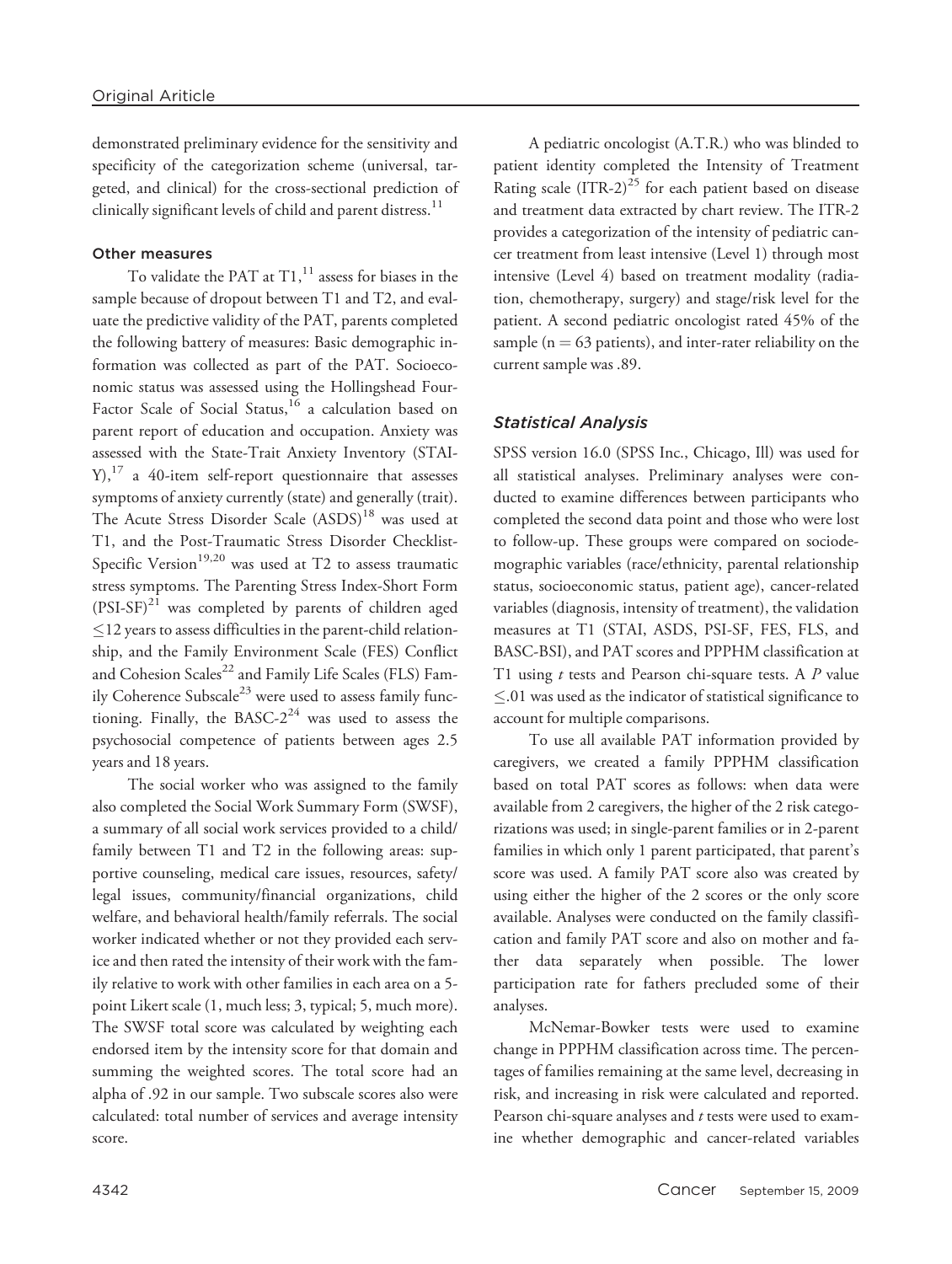were associated with changes in risk over time. To examine changes in the amount of risk across time, T1 and T2 PAT total and subscale scores were compared through Student t tests for paired data. Again, a P value  $\leq$ .01 was considered statistically significant.

To evaluate the predictive validity of PPPHM classification at T1, a series of Kruskal-Wallis nonparametric statistics were calculated with Mann Whitney  $U$  post hoc comparisons to determine whether the universal, targeted, and clinical groups differed at T2 on measures of distress, family functioning, and child behavioral problems. Nonparametric statistics were used because of skewed distributions on the T2 outcome measures. Finally, Kruskal-Wallis analyses with Mann-Whitney  $U$  follow-up tests and Pearson chi-square analysis were used to explore differences in psychosocial resource use as a function of PPPHM classification at diagnosis. These predictive validity analyses could not be conducted with fathers' outcomes, because data were available from too few fathers from families that were classified as clinical.

# RESULTS

The sample at T1 consisted of 132 mothers and 72 fathers of 141 children newly diagnosed with cancer, representing 89% of eligible families. Parents were in their late 30s and early 40s (mean age  $\pm$  SD: mothers, 38.1  $\pm$  7.3 years; fathers,  $41.1 \pm 7$  years). In terms of educational level, the sample was diverse: Twenty-three percent of mothers (n  $=$  31) and 16% of fathers (n  $=$  12) had a high school education or less, 58% of mothers ( $n = 77$ ) and 57% of fathers ( $n = 42$ ) had college courses or a college degree, and 18% of mothers ( $n = 34$ ) and 27% of fathers ( $n =$ 20) had some postgraduate education. The patients ranged in age from 5 weeks to 18 years (mean age  $\pm$  SD,  $8.2 \pm 5.6$  years), and 60% of patients were male (n = 84). Ethnic background was as follows: Caucasian  $(n = 111)$ patients; 79%), African American ( $n = 13$  patients; 9%), Hispanic (n = 7 patients; 5%), Asian (n = 3 patients; 2%), and biracial ( $n = 7$  patients; 5%). Cancer diagnoses were: hematologic malignancies (acute lymphocytic leukemia, acute myeloid leukemia, chronic myeloid leukemia, lymphoma, and Hodgkin disease;  $n = 79$  patients; 56%), brain tumors ( $n = 31$  patients; 22%), and solid tumors (neuroblastoma, sarcomas, germ cell tumors, Wilms tumor, and carcinoma;  $n = 30$  patients; 21%).

In total, 97 mothers (63% of eligible mothers who were approached at T1) and 39 fathers (44% of eligible fathers who were approached at T1), representing 102 families, provided data at both T1 and T2. Demographic variables are presented in Table 1. Those who dropped out of the study were compared with those who remained, and there were no significant differences observed on any of the demographic or T1 variables, including PAT 2.0 scores and PPPHM classification. These finding suggest that, overall, there was no bias introduced into the final sample from attrition.

# Stability and Change in Psychosocial Risk Across Time

In general, psychosocial risk over time was stable. The percentages classified at each PPPHM level at T1 and T2 for family data, mother data, and father data are presented in Table 2. McNemar-Bowker tests revealed that PPPHM categorization did not differ significantly within families or parents between T1 and T2 (P values  $[P_s] > .56$ ). Family data indicated that 58% ( $n = 59$ ) remained in the same classification, 24% ( $n = 24$ ) reduced in their level of risk, and 19% ( $n = 19$ ) increased in risk. Based on mothers' reports of risk,  $64\%$  (n = 62) remained at the same PPPHM level across time, 21% ( $n = 20$ ) reduced their level of risk, and the remaining  $15\%$  (n = 15) increased in level of risk. Based on fathers' reports,  $69\%$  (n = 27) remained at the same level across time,  $13\%$  (n = 5) reduced their level of risk, and the remaining  $18\%$  (n = 7) increased in risk. Changes in risk status across time were not associated significantly with race/ethnicity, socioeconomic status, patient sex, cancer diagnosis, or intensity of cancer treatment.

To further understand changes over time, PAT total and subscale scores were examined from T1 to T2 for families, mothers, and fathers. Although total scores did not differ significantly across time ( $Ps > .46$ ), there were significant changes (both increases and decreases) on the PAT subscales (Fig. 2) from T1 to T2. Significant increases were observed in Family Problems (for family and father scores;  $Ps = .006$ ) and Child Problems (for family and mother scores;  $Ps < .01$ ), and significant decreases were observed in Unhelpful Beliefs (all scores;  $Ps < .001$ ). Fathers reported significant increases in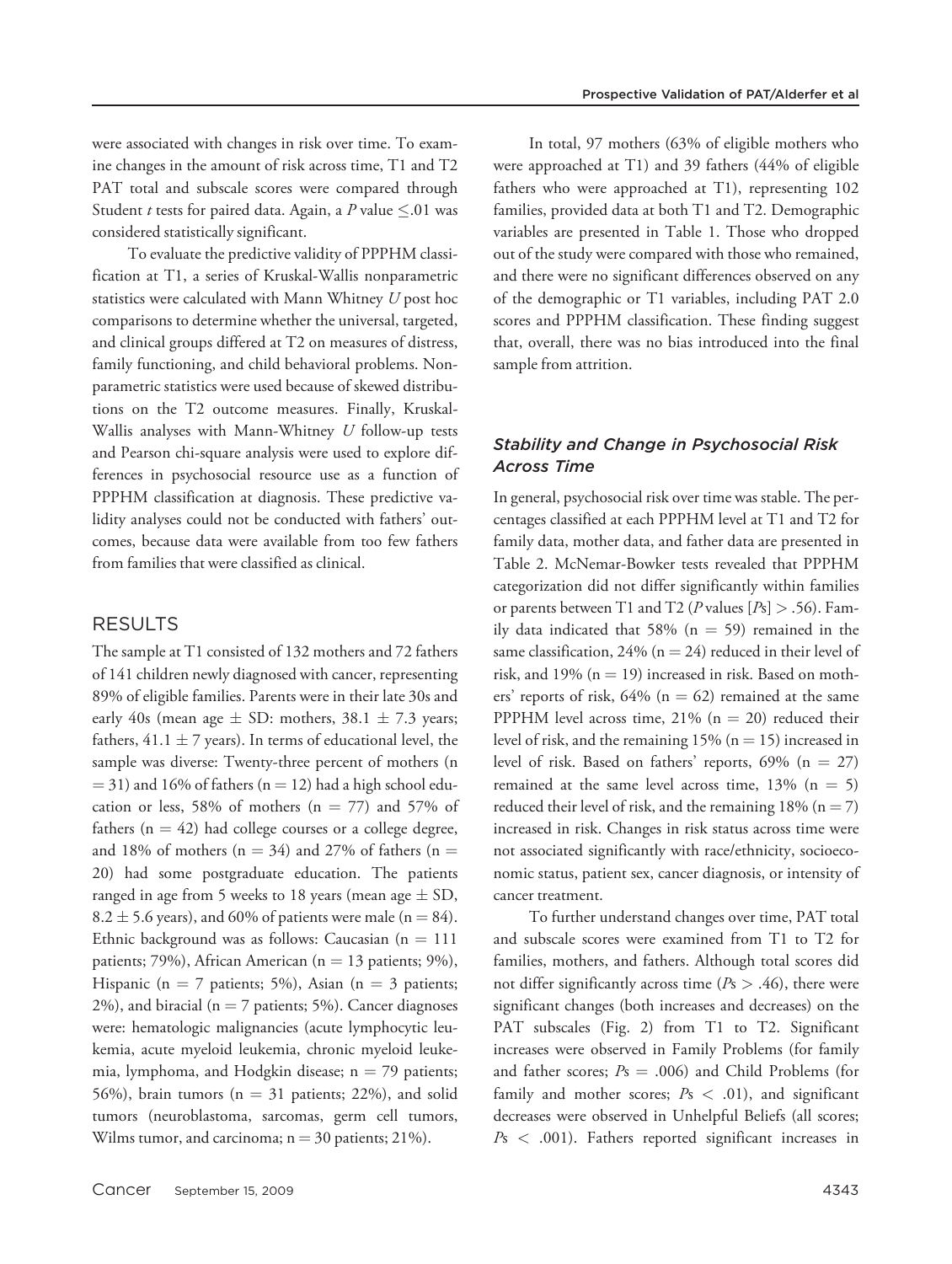Table 1. Demographic Characteristics of the Sample that Completed the Psychosocial Assessment Tool at Both Diagnosis and 4 Months Later

|                                                     | % (n)          |                |  |
|-----------------------------------------------------|----------------|----------------|--|
| Characteristic                                      | <b>Mothers</b> | <b>Fathers</b> |  |
| Race/ethnicity                                      |                |                |  |
| Caucasian                                           | 81 (79)        | 87 (34)        |  |
| African American                                    | 8(8)           | 8(3)           |  |
| Hispanic                                            | 4(4)           | 3(1)           |  |
| Asian                                               | 1(1)           | 0(0)           |  |
| <b>Biracial</b>                                     | 5(5)           | 3(1)           |  |
| <b>Marital status</b>                               |                |                |  |
| Partnered                                           | 77 (75)        | 92 (36)        |  |
| Single, separated, or divorced                      | 23 (22)        | 8(3)           |  |
| <b>Educational status</b>                           |                |                |  |
| High school or less                                 | 24 (23)        | 18(7)          |  |
| Some college/college degree                         | 57 (55)        | 59 (23)        |  |
| Postgraduate education                              | 20(19)         | 24(9)          |  |
| <b>Patient gender</b>                               |                |                |  |
| Female                                              | 39 (38)        | 44 (17)        |  |
| Male                                                | 61 (59)        | 56 (22)        |  |
| <b>Cancer diagnoses</b>                             |                |                |  |
| Hematologic malignancies (leukemias, lymphoma, etc) | 59 (57)        | 64 (25)        |  |
| <b>Brain tumors</b>                                 | 21(20)         | 26 (10)        |  |
| Solid tumors (neuroblastoma, sarcoma, etc)          | 21(20)         | 10(4)          |  |
| <b>Treatment intensity</b>                          |                |                |  |
| Level I (least intensive treatments)                | 1(1)           | (0)            |  |
| Level II (moderately intensive treatments)          | 30(29)         | 29 (11)        |  |
| Level III (very intensive treatments)               | 51 (48)        | 53 (20)        |  |
| Level IV (most intensive treatments)                | 14(14)         | 18(7)          |  |
| Unrated                                             | 4(4)           | 3(1)           |  |

Table 2. Pediatric Psychosocial Preventative Health Model Classification Based on Family, Mother, and Father Psychosocial Assessment Tool Data at Diagnosis and 4 Months Later

| <b>PPPHM Classification at T2: % (n)</b> |          |          |           |
|------------------------------------------|----------|----------|-----------|
| Universal                                | Targeted | Clinical | Total     |
|                                          |          |          |           |
| 35(36)                                   | 14 (14)  | 1(1)     | 50(51)    |
| 20(20)                                   | 18 (18)  | 4(4)     | 41 (42)   |
| 0(0)                                     | 4(4)     | 5(5)     | 9(9)      |
| 55 (56)                                  | 35(36)   | 10 (10)  | 100 (102) |
|                                          |          |          |           |
| 43 (42)                                  | 11(11)   | 1(1)     | 56 (54)   |
| 17 (16)                                  | 16 (15)  | 3(3)     | 35(34)    |
| 0(0)                                     | 4(4)     | 5(5)     | 9 (9)     |
| 60 (58)                                  | 31(30)   | 9(9)     | 100 (97)  |
|                                          |          |          |           |
| 59 (23)                                  | 13(5)    | 0(0)     | 72 (28)   |
| 10(4)                                    | 10(4)    | 5(2)     | 26(10)    |
| 0(0)                                     | 3(1)     | 0(0)     | 3(1)      |
| 69 (27)                                  | 26 (10)  | 5(2)     | 100 (39)  |
|                                          |          |          |           |

PPPHM indicates Pediatric Psychosocial Preventative Health Model; Universal, the lowest risk category indicating few stressors (categorized by a total score <1); Targeted, a higher risk category indicating some stressors (categorized by a total score  $\geq$ 1 but <2; Clinical, the highest risk category, indicating many stressors (categorized by a total score  $\geq$ 2); T2, 4 months after initial diagnosis; T1, the time of diagnosis.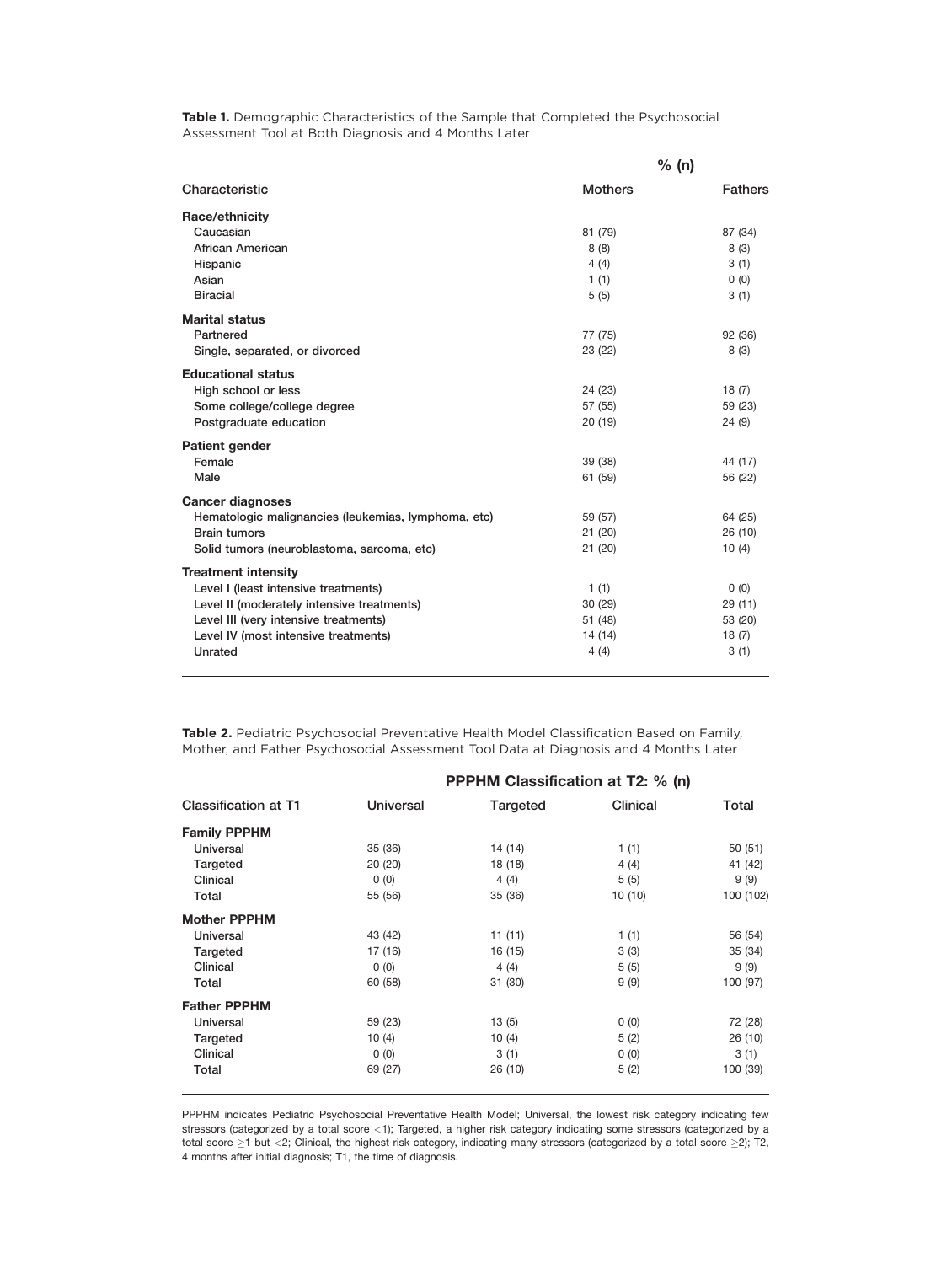

FIGURE 2. These charts illustrate Psychosocial Assessment Tool subscale scores and total scale scores at diagnosis (T1) and 4 months later (T2) for mothers (Top) and fathers (Bottom). CI indicates confidence interval; SR, Family Structure and Resources; FP, Family Problems; SS, Family Social Support; PTS, Parent Stress Reactions; Beliefs, Family Beliefs; CHILD, Child Problems; SIBS, Sibling Problems.

Traumatic Stress Symptoms ( $P = .01$ ) and decreases in Social Support (increased risk;  $P = .01$ ).

# Pediatric Psychosocial Preventative Health Model Risk at Diagnosis and Distress and Family Functioning 4 Months into Treatment

There were significant differences in mother-reported T2 traumatic stress symptoms, parenting stress, family conflict and coherence, and child behavioral problems between families at different T1 PPPHM classifications across family and mother PPPHM classifications, as predicted. The universal and targeted groups tended to be similar. and the universal group was consistently better functioning than the clinical group (see the post hoc analyses presented in Table 3). Father outcomes, as mentioned above, could not be evaluated because of limited numbers in the clinical group.

# Pediatric Psychosocial Preventative Health Model Classification at Diagnosis and Psychosocial Services Resource Use

Social work services resource use differed by PPPHM classification based on family data ( $P = .006$ ) and mother data ( $P = .003$ ). Families classified at the clinical level of risk used more social work resources than those in the universal group (see Table 4). PPPHM classification was associated marginally with the number and associated significantly with the intensity of social work services provided. The universal group required the least intensive services, the targeted group required more intensive services, and the clinical group required the most intensive services. Consistent with these data, psychological services were provided to families in the targeted and clinical groups at increased rates compared with families in the universal group. A significant difference was observed in the family data ( $P = .009$ ); 19% of the universal families  $(n = 11)$ , 42% of the targeted families  $(n = 18)$ , and 47% of the clinical families ( $n = 6$ ) received referrals for psychological services.

## **DISCUSSION**

Psychosocial care provided to families during the difficult time around a child's diagnosis of cancer may impact both short-term and long-term adaptation. Highlighting the potential benefit of early, effective psychosocial interventions, 1 of the few longitudinal investigations of families of children with cancer demonstrated that adjustment and coping at diagnosis were predictive of long-term adjustment during survivorship.<sup>3</sup> Although the pediatric cancer experience is recognized as a time when psychosocial support is needed, the lack of consistent services matched to the specific needs of families remains a troublesome aspect of cancer care. The current study provides data with regard to an evidence-based screener, the PAT, and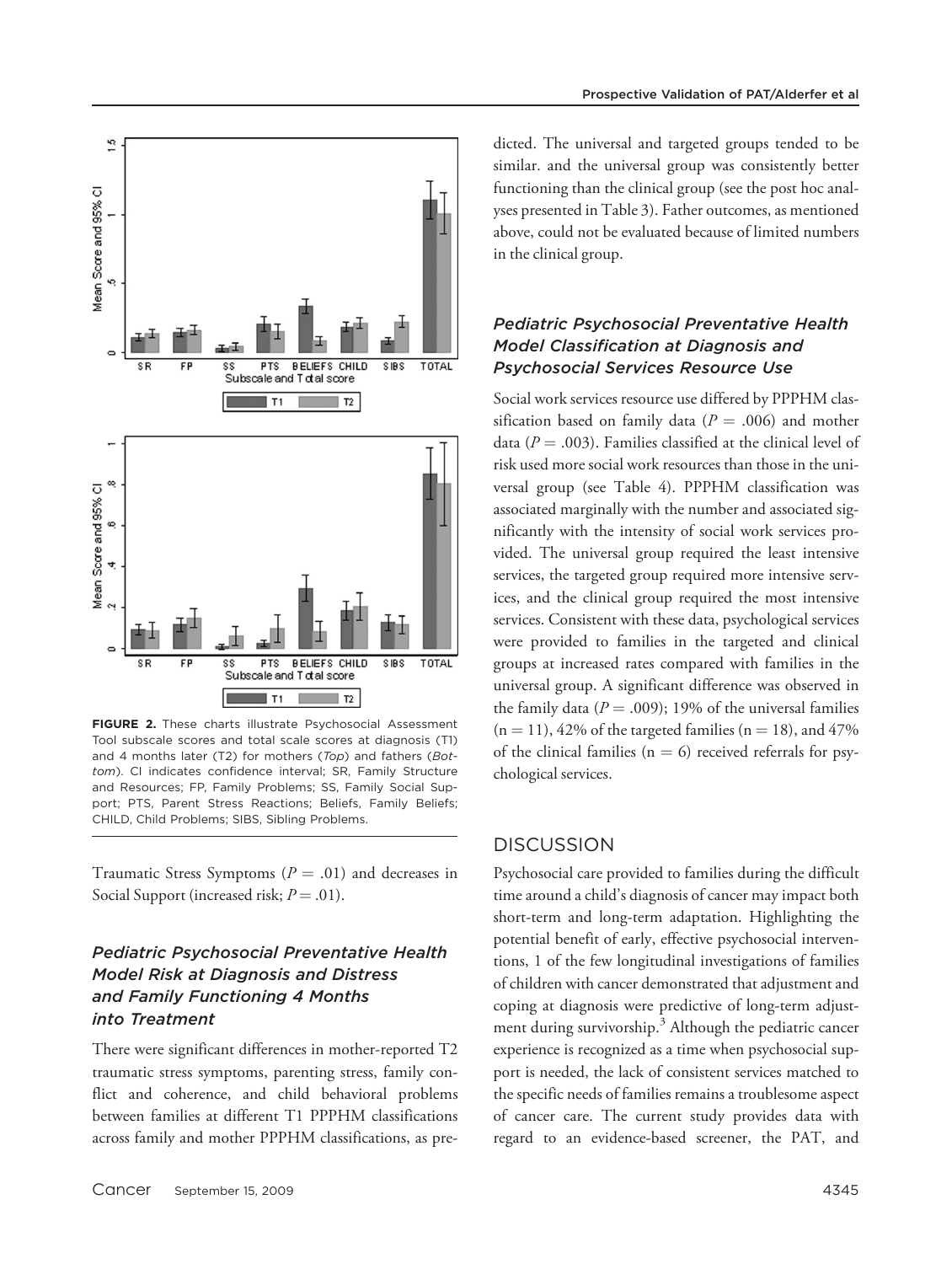Table 3. Mother-Reported Outcomes 4 Months After Diagnosis for Pediatric Psychosocial Preventative Health Model Risk Categories at Diagnosis

| <b>Outcome Measured</b><br>Universal<br>Clinical<br>Targeted                               | <b>Statistical Test</b><br>Chi-Square [P] |
|--------------------------------------------------------------------------------------------|-------------------------------------------|
|                                                                                            |                                           |
| <b>Family PPPHM</b>                                                                        |                                           |
| 9<br>42<br>50<br>No.                                                                       |                                           |
| 38.5(55)<br>43 (56)<br>51 (53)<br>State anxiety, STAI-Y                                    | $4.87$ [.09]                              |
| 45 $(46)^{b}$<br>28 $(37)^a$<br>28 $(47)^a$<br>PTS total, PCL-S                            | $8.45$ [.02]                              |
| 70.5 $(72)^{b}$<br>93.5 $(67)^{b}$<br>59 $(76)^a$<br>Parenting stress, PSI-SF <sup>+</sup> | 9.99 [.007]                               |
| 9(8)<br>8(4)<br>Family cohesion, FES<br>7(5)                                               | $5.55$ $[.06]$                            |
| 2 $(6)^{a,b}$<br>$3(5)^{b}$<br>1 $(7)^a$<br>Family conflict, FES                           | 12.91 [.002]                              |
| 61.5 $(41)^{a,b}$<br>57 $(28)^{b}$<br>66 (38) <sup>a</sup><br>Family coherence, FLS        | 12.24 [.002]                              |
| 47 $(32)^{b}$<br>53 $(33)^{b}$<br>42.5 $(26)^a$<br>Behavioral symptoms, BASC:              | 11.64 [.003]                              |
| <b>Mother PPPHM</b>                                                                        |                                           |
| 9<br>34<br>54<br>No.                                                                       |                                           |
| State anxiety, STAI-Y<br>38.5(55)<br>47 (56)<br>51 (53)                                    | $8.03$ [.02]                              |
| 45 $(46)^{b}$<br>35.5 $(47)^a$<br>PTS total, PCL-S<br>28 $(37)^a$                          | $9.04$ [.01]                              |
| Parenting stress, PSI-SFS<br>60 (76)<br>70.5 (72)<br>93.5 (67)                             | 7.76 [.02]                                |
| 9(8)<br>9(4)<br>7(5)<br>Family cohesion, FES                                               | $5.41$ [.07]                              |
| $3(5)^{b}$<br>1.5 $(7)^a$<br>2 $(6)^a$<br>Family conflict, FES                             | 11.73 [.003]                              |
| 67 $(38)^a$<br>57 $(28)^{6}$<br>61 $(41)^a$<br>Family coherence, FLS                       | 13.59 [.001]                              |
| 43.5 $(26)^a$<br>53 $(33)^{b}$<br>Behavioral symptoms, BASC"<br>46 $(32)^a$                | $7.75$ [.02]                              |

PPPHM indicates Pediatric Psychosocial Preventative Health Model; Universal, the lowest risk category indicating few stressors (categorized by a total score  $<$ 1); Targeted, a higher risk category indicating some stressors (categorized by a total score  $\geq$ 1 but  $<$ 2; Clinical, the highest risk category, indicating many stressors (categorized by a total score ≥2); STAI-Y, the State-Trait Anxiety Inventory; PTS, post-traumatic stress; PCL-S, Post-Traumatic Stress Disorder Checklist-Specific Version; PSI-SF, Parenting Stress Index-Short Form; FES, Family Environment Scale; FLS, Family Life Scales-Family Coherence Subscale; BASC, Behavioral Assessment Scale for Children-Parent Report.

\* Within rows, median scores with different superscript letters differed significantly according to follow-up Mann-Whitney U -up tests (P value <.01).

 $\dagger$  Only applied to patients aged  $\leq$ 12 years: universal, n=36; targeted, n=26; clinical, n=4.

 $\ddagger$  Only applied to patients between ages 2 years and 18 years: universal, n=32; targeted, n=33, clinical, n=7.

§ Universal, n=40; targeted, n=20; clinical, n=4.

 $||$ Universal, n=36; targeted, n=25; clinical, n=7.

Table 4. Social Work Service Resources Used by Pediatric Psychosocial Preventative Health Model Risk Categories at Diagnosis

#### PPPHM Classification: Median Score (Range)\*

| Resources           | Universal    | Targeted               | Clinical            | <b>Statistical Test</b><br>Chi-Square [P] |
|---------------------|--------------|------------------------|---------------------|-------------------------------------------|
| <b>Family PPPHM</b> |              |                        |                     |                                           |
| No.                 | 55           | 43                     | 13                  |                                           |
| SWSF total scoret   | 20 $(127)^a$ | 34 $(111)^{a,b}$       | 51 $(98)^b$         | 10.29 [.003]                              |
| No. of services:    | 9 $(34)^a$   | 11 $(27)^{a,b}$        | 15 $(22)^{b}$       | 7.99 [.02]                                |
| Intensity of works  | $2.3(3.3)^a$ | 2.7 $(2.4)^{b}$        | 3.4 $(2.4)^{\circ}$ | 17.43 $\left[ < .001 \right]$             |
| <b>Mother PPPHM</b> |              |                        |                     |                                           |
| No.                 | 59           | 33                     | 13                  |                                           |
| SWSF total scoret   | 20 $(127)^a$ | 36 (87) <sup>a,b</sup> | 51 $(98)^{D}$       | 11.46 [.003]                              |
| No. of services:    | 9 $(34)^a$   | 12 $(24)^{a,b}$        | 15 $(22)^{b}$       | $8.34$ [.02]                              |
| Intensity of works  | $2.3(3.3)^a$ | 2.7 $(2.3)^{b}$        | 3.4 $(2.4)^{\circ}$ | 16.86 $\left[ < .001 \right]$             |
|                     |              |                        |                     |                                           |

PPPHM indicates Pediatric Psychosocial Preventative Health Model; Universal, the lowest risk category indicating few stressors (categorized by a total score  $<$ 1); Targeted, a higher risk category indicating some stressors (categorized by a total score  $\geq$ 1 but  $<$ 2; Clinical, the highest risk category, indicating many stressors (categorized by a total score  $\geq$ 2); SWSF, Social Work Summary Form.

\* Within rows, median scores with different superscript letters differed significantly according to follow-up Mann-Whitney U tests (P value <.01).

y Scores could range from 0 to 270.

 $\ddagger$  Scores could range from 0 to 54.

§ Scores could range from 1 to 5, with a score of 3 indicating a typical level of work intensity relative to other families.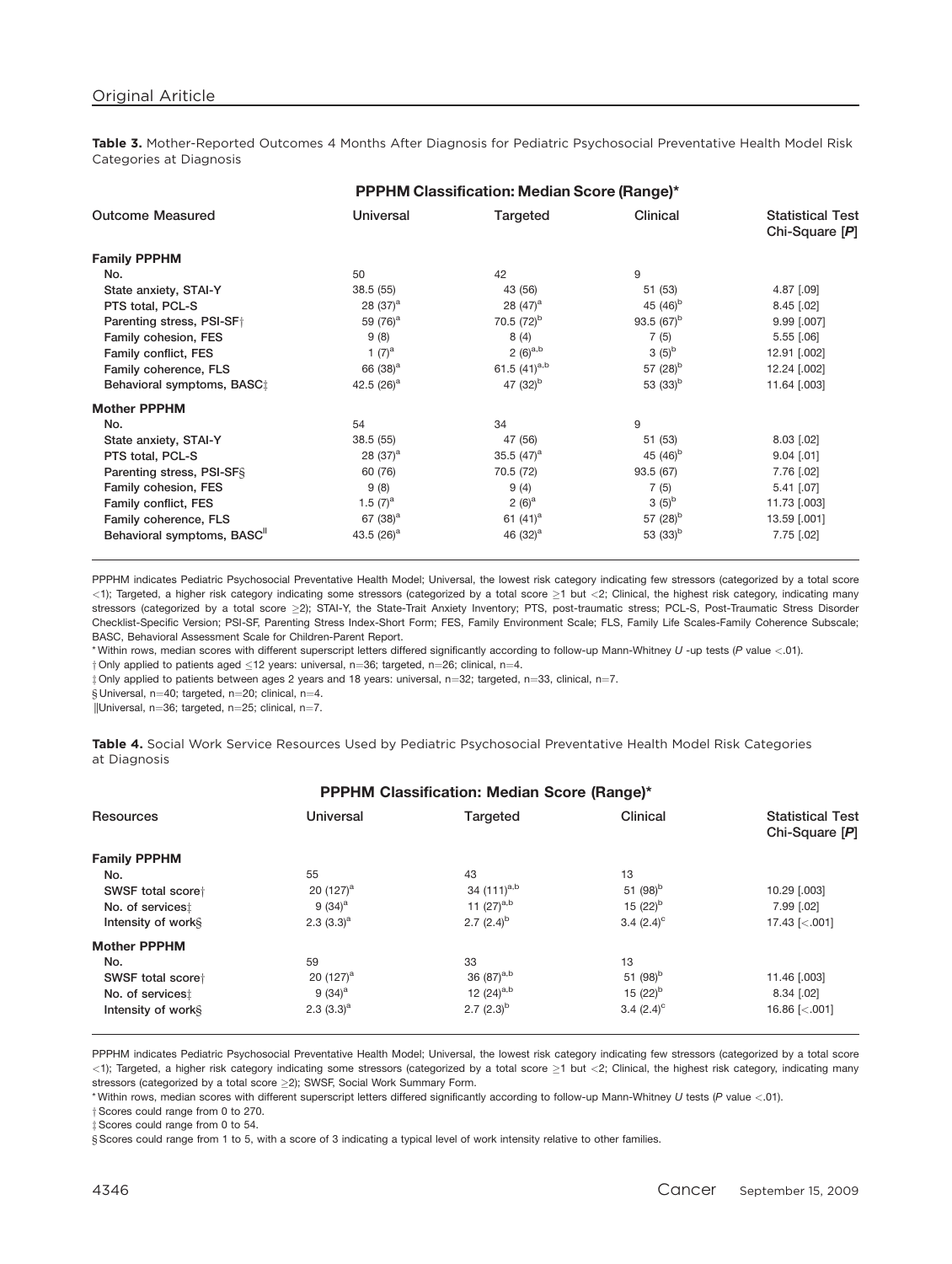information on the course of adjustment for families, illustrating the utility of early assessment of psychosocial risk.

Matching needs and targeting the intensity of psychosocial services has been limited by a lack of brief, evidence-based, psychometrically sound assessment tools that are sensitive to the relevant needs of families of children with cancer. The PAT, with content based on predictors of adjustment to childhood cancer and cutoff scores that allow for risk classification consistent with a public health-based, conceptual model (the PPPHM), demonstrated feasibility, reliability, and validity in previous investigations.<sup>11</sup> In the current study, we established the consistency of risk across time and the predictive validity of PPPHM classification based on PAT scores at diagnosis.

PPPHM classification of families at diagnosis (based on PAT scores) was quite reliable across the first 4 months of cancer treatment. Risk was low (at the universal level) and stable for many families (range, 35%-59%, depending on the reporter); however, risk consistently was elevated (at the targeted and clinical levels) for some (range, 10%-23%). These data are similar to those reported in an independent study of the PAT based in Australia.<sup>26</sup> In that study, risk classifications remained stable over 6 months, although an increase in actual PAT total scores over time was observed. This measure is designed such that we expect some variation in PAT scores and item-level responses across time but relative stability in the broad psychosocial risk classification levels.

Although PPPHM classifications primarily were stable across time, an important minority of families (range, 16%-19%) increased in risk over the first few months of cancer treatment, indicating a clear need for psychosocial care at this time. Furthermore, a similar percentage (range, 13%-24%) decreased in risk. Finding predictors of change in risk status across time will be important for better targeting of services. Although both increases and decreases in risk are of interest, assuring the delivery of clinical care to those most in need (those whose risk increases) is necessarily a priority. In the current investigation, demographic characteristics and cancer-related variables (including diagnosis and treatment intensity) did not distinguish those families that remained stable, decreased, or increased in risk over time.

Changes in subscale scores provide clues regarding the nature of risks that may change over time. Fathers reported increases in family problems and mothers reported increases in child (patient) problems over this period, perhaps reflecting the demands associated with the initiation and continuation of intensive treatment during this period and its impact on the family. The decrease in unhelpful family beliefs highlights the involvement of medical, nursing, and psychosocial team members, who provide support and information, and increases in self-efficacy as parents become actively involved in treatment.

In terms of predictive validity, PPPHM classification of risk at diagnosis was related to distress, family functioning, and child adjustment 4 months into treatment, with significant differences observed between the high-risk clinical group and the low-risk universal group. Moreover, these findings were consistent with regard to psychosocial service resource use, because the high-risk clinical families received more varied and intensive social work services as well as referrals for treatment by a psychologist.

There are several limitations of the current study. Despite efforts to recruit and retain both fathers and mothers in this study, only 56 of the 107 2-parent families (52%) provided data from fathers, and the distribution of nonparticipating fathers varied as a function of motherreported PPPHM level at T1: 39% of the universal families, 55% of the targeted families and 89% of the clinical families were missing father data ( $P = .01$ ) at T1. Furthermore, only 24% of families classified at the highest level of risk at T1 ( $n = 17$ ) provided father data at T2, precluding predictive validity analyses using fathers' data. It is noteworthy that the marital status of the parents was not related statistically to whether or not the father's data were available at T2. In fact, of the 4 fathers classified in the clinical group at T1 (based on family data) who provided data at T2, 3 fathers were not married to the mother of the patient. It is important to continue to seek out fathers when conducting studies of psychosocial risk and adaptation and to attend to their psychosocial needs. Additional investigation also is necessary to ascertain the optimal way of obtaining and using risk data from multiple members of the family (eg, 2 parents/caregivers, when available).

The findings of this study address the clinical utility of the PAT in terms of offering pediatric oncology treatment teams an assessment approach that can be used to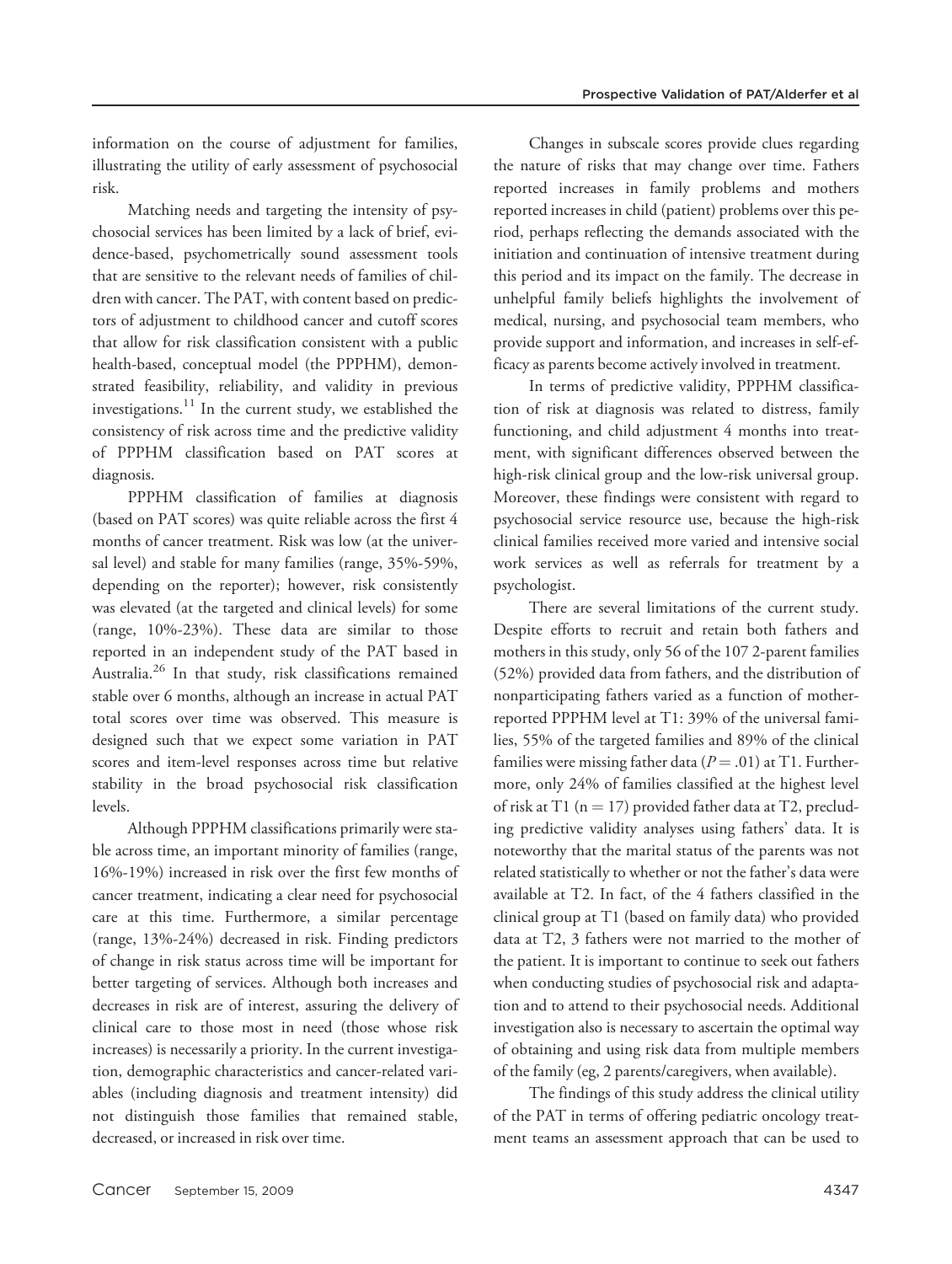identify those families whose distress will remain elevated over time and will require more intensive interventions. The PAT also may be used to target psychosocial services to areas of need, such as parent distress, child problems, or sibling issues. Although the current study cannot address the longer term psychosocial outcomes (eg, during survivorship), providing early interventions that are matched to the level of family risk may promote adaptive adjustment over time in both the short term and the longer term. Translational research examining the effectiveness of the PAT as a clinical tool with which to channel families of children newly diagnosed with cancer into different levels of psychosocial care are important ongoing next steps.

Understanding and identifying risk for psychosocial adjustment problems, with an eye toward changes across treatment transitions from diagnosis through survivorship, is very complex. Despite support for the use of the PAT and its predictive validity, additional research is necessary to understand how and why levels of risk may change over time, necessitating particular attention to risk factors associated with survivorship, such as late effects and their potential associated impairment. Findings to date support the overall adaptive competence of youth with cancer and their families. Ongoing attention to the use of evidence-based assessment during active treatment and survivorship phases to reduce risk and maintain adaptive functioning remains an important challenge for ongoing research and clinical care.

### Conflict of Interest Disclosures

Supported by the National Cancer Institute (CA98039).

Cosponsored by the National Cancer Institute's Office of Cancer Survivorship, the Office of Cancer Survivorship of the Centers for Disease Control and Prevention, and the American Cancer Society's Behavioral Research Center.

### References

- 1. Ries LAG, Melbert D, Krapcho M, et al, eds. SEER Cancer Statistics Review, 1975-2005. Bethesda, Md: National Cancer Institute; 2008. Available at: http://seer.cancer.gov/csr/ 1975-2005/ Accessed August 1, 2008.
- 2. Best M, Streisand R, Catania L, Kazak AE.Parental distress during pediatric leukemia and posttraumatic stress symptoms (PTSS) after treatment ends. J Pediatr Psychol. 2001;26:299-307.
- 3. Kupst MJ, Schulman JL.Long-term coping with pediatric leukemia: a 6-year follow-up study. J Pediatr Psychol. 1988;13:7-22.
- 4. American Academy of Pediatrics.Guidelines for the pediatric cancer centers. Pediatrics. 2004;113:1833-1835.
- 5. Institute of Medicine. Cancer Care for the Whole Patient: Meeting Psychosocial Health Needs. Washington, DC: National Academies Press; 2007.
- 6. Phipps S.Adaptive style in children with cancer: implications for a positive psychology approach. J Pediatr Psychol. 2007;32:1055-1066.
- 7. Vrijmoet-Wiersma CMJ, van Klink JMM, Kolk AM, et al. Assessment of parental psychological stress in pediatric cancer: a review. J Pediatr Psychol. 2008;33:694-706.
- 8. Stehl ML, Kazak AE, Alderfer MA, et al.Conducting a randomized clinical trial of an psychological intervention for parents/caregivers of children with cancer shortly after diagnosis. *J Pediatr Psychol.* 2008. Dec 17 [Epub ahead of print].
- 9. Kazak AE, Alderfer MA, Streisand R, et al. Treatment of posttraumatic stress symptoms in adolescent survivors of childhood cancer and their families: a randomized clinical trial. J Fam Psychol. 2004;18:493-504.
- 10. Kazak AE, Rourke MT, Alderfer MA, Pai AL, Reilly AF, Meadows AT. Evidence-based assessment, intervention and psychosocial care in pediatric oncology: a blueprint for comprehensive services across treatment. *J Pediatr Psychol.* 2007;32:1099-1110.
- 11. Pai AL, Patino-Fernandez AM, McSherry M, et al. The Psychosocial Assessment Tool (PAT 2.0): psychometric properties of a screener for psychosocial distress in families of children newly diagnosed with cancer. J Pediatr Psychol. 2008;33:50-62.
- 12. Kazak AE. Pediatric Psychosocial Preventative Health Model (PPPHM): research, practice and collaboration in pediatric family systems medicine. Fam Syst Health. 2006;24:381-395.
- 13. US Department of Health and Human Services. Mental Health: A Report of the Surgeon General. Rockville, Md: US Department of Health and Human Services, Substance Abuse and Mental Health Services Administration, Center for Mental Health Services, National Institutes of Health, National Institute of Mental Health; 1999. Available at: http://www.surgeongeneral.gov/library/mentalhealth/home. html Accessed November 18, 2008.
- 14. Kazak AE, Cant MC, Jensen MM, et al. Identifying psychosocial risk indicative of subsequent resource use in families of newly diagnosed pediatric oncology patients. J Clin Oncol. 2003;21:3220-3225.
- 15. Kazak AE, Prusak A, McSherry M, et al. The Psychosocial Assessment Tool (PAT): pilot data on a brief screening instrument for identifying high risk families in pediatric oncology. Fam Syst Health. 2001;19:303-317.
- 16. Hollingshead A. The Four-Factor Index of Social Position. New Haven, Conn: Yale University Press; 1975.